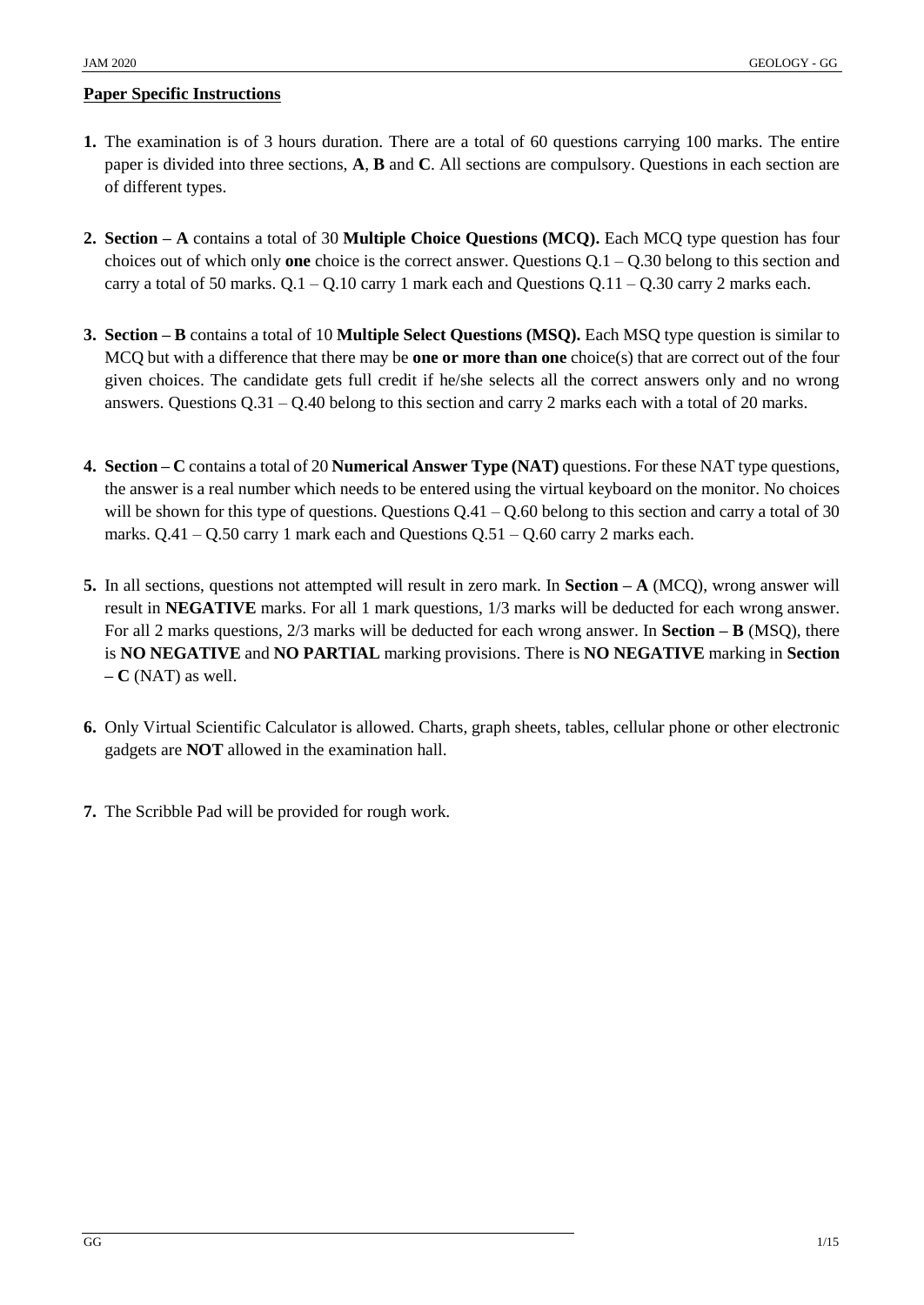# **SECTION – A**

## **MULTIPLE CHOICE QUESTIONS (MCQ)**

# **Q. 1 – Q.10 carry one mark each.**

| Q.1 | The Mesozoic Era approximately ranges from                                     |                                                                               |                                                       |                   |  |
|-----|--------------------------------------------------------------------------------|-------------------------------------------------------------------------------|-------------------------------------------------------|-------------------|--|
|     | (A) 1000-540 Ma                                                                | $(B)$ 250-65 Ma                                                               | $(C)$ 540-250 Ma                                      | (D) 65 Ma-Present |  |
| Q.2 | A trench is found at a                                                         |                                                                               |                                                       |                   |  |
|     | (A) divergent plate boundary<br>(C) transform boundary                         |                                                                               | (B) convergent plate boundary<br>(D) passive margin   |                   |  |
| Q.3 |                                                                                | The strike (in degree notation) of a bed dipping $30^{\circ}$ towards N45W is |                                                       |                   |  |
|     | $(A)$ 045-225                                                                  | $(B)$ 025-205                                                                 | $(C)$ 020-200                                         | (D) $030-210$     |  |
| Q.4 | Randomly oriented ore-bearing veinlets in a mass of rock are known as          |                                                                               |                                                       |                   |  |
|     | (A) en echelon veins<br>$(C)$ lode                                             |                                                                               | (B) sheeted veins<br>(D) stockworks                   |                   |  |
| Q.5 | The diagnostic amphibole in a blueschist facies metabasalt is                  |                                                                               |                                                       |                   |  |
|     | (A) hornblende                                                                 | (B) anthophyllite                                                             | (C) glaucophane                                       | (D) actinolite    |  |
| Q.6 | Atoll is a geomorphic feature formed by                                        |                                                                               |                                                       |                   |  |
|     | (A) glacial erosion<br>(C) fluvial deposition                                  |                                                                               | (B) wind flow abrasion<br>(D) coral reef accumulation |                   |  |
| Q.7 | Approximately 71% of the planetary mass in the solar system is concentrated in |                                                                               |                                                       |                   |  |
|     | (A) Uranus                                                                     | (B) Mercury                                                                   | (C) Saturn                                            | (D) Jupiter       |  |
| Q.8 | Which of the following oil field is NOT located in the western part of India?  |                                                                               |                                                       |                   |  |
|     | (A) Bombay High<br>(C) Gandhar                                                 |                                                                               | (B) Ankleshwar<br>(D) Moran                           |                   |  |
| Q.9 | The most abundant element in the Earth's continental crust is                  |                                                                               |                                                       |                   |  |
|     | $(A)$ silicon                                                                  | (B) aluminium                                                                 | $(C)$ oxygen                                          | $(D)$ iron        |  |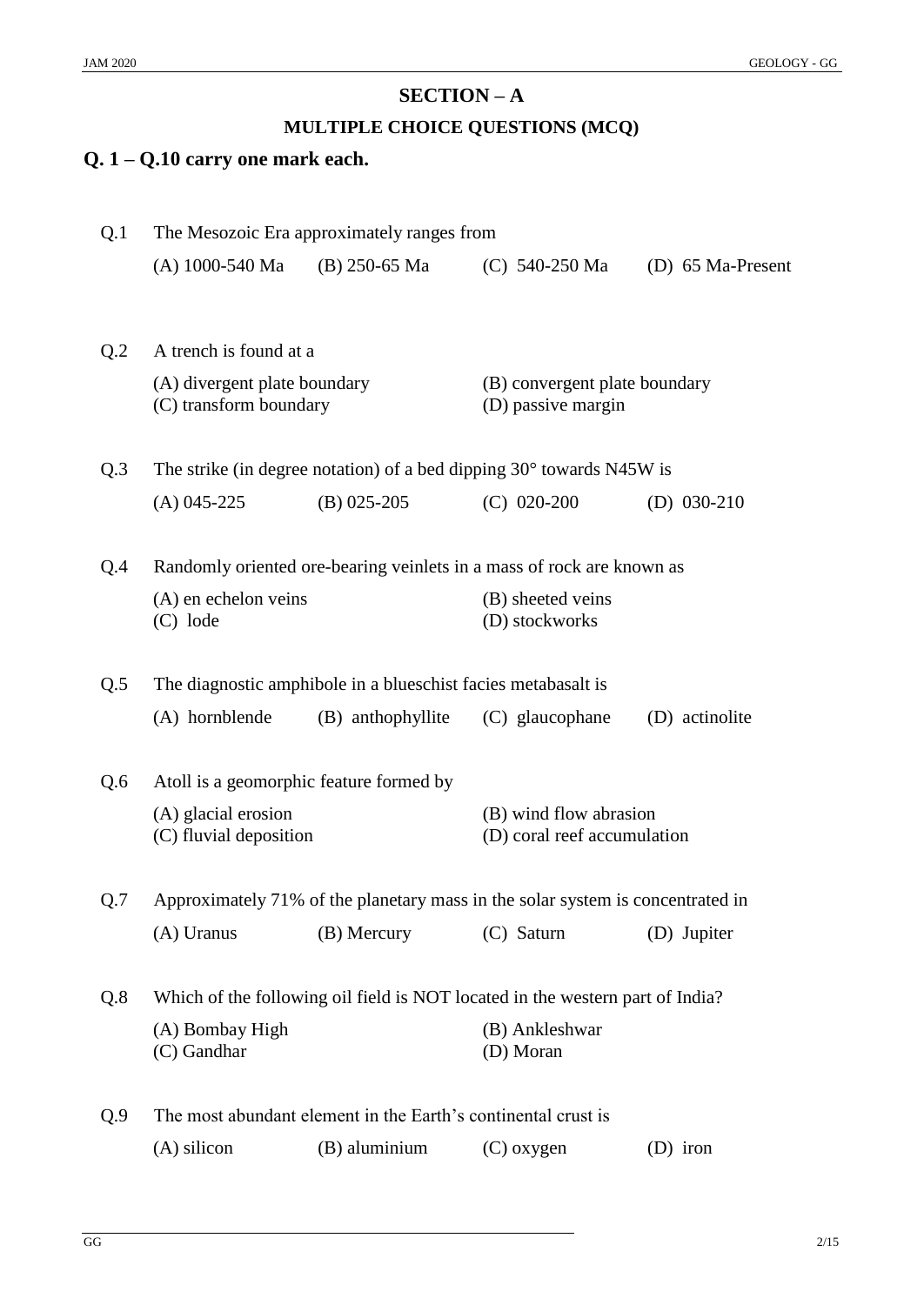Q.10 Mammalian fossils are commonly found in

(A) Haimanta Group (B) Jabalpur Group

(C) Siwalik Group (D) Uttatur Group

#### **Q. 11 – Q. 30 carry two marks each.**

Q.11 Hardness of groundwater is determined by

- 
- (C) Bernoulli equation (D) Darcy's law
- (A) Mohs' scale of hardness (B) concentrations of calcium and magnesium
	-
- Q.12 Which one of the following defines a hexagonal dipyramid?
	- (A) A vertical six fold axis of symmetry
	- (B) A horizontal mirror plane
	- (C) Six vertical mirror planes at an angle of 30° with each other
	- (D) A mirror plane that is perpendicular to the vertical six fold axis of symmetry
- Q.13 Match the twinning in **Group I** with the corresponding mineral in **Group II**.

|       | <b>Group I</b><br>P. Cross-hatched<br>Q. Carlsbad<br>R. Polysynthetic<br>S. Brazil | <b>Group II</b><br>1. Plagioclase<br>2. Microcline<br>3. Sanidine<br>4. Quartz |       |
|-------|------------------------------------------------------------------------------------|--------------------------------------------------------------------------------|-------|
| (A)   | (B)                                                                                | (C)                                                                            | (D)   |
| $P-4$ | $P-2$                                                                              | $P-1$                                                                          | $P-2$ |
| $Q-2$ | $Q-3$                                                                              | $Q-2$                                                                          | $Q-3$ |
| $R-1$ | $R-1$                                                                              | $R-3$                                                                          | $R-4$ |
| $S-3$ | $S-4$                                                                              | $S-4$                                                                          | $S-1$ |

#### Q.14 Evidence of Late Paleozoic glaciation is recorded in

| (A) Panchet Formation | (B) Talchir Formation |
|-----------------------|-----------------------|
| (C) Motur Formation   | (D) Barakar Formation |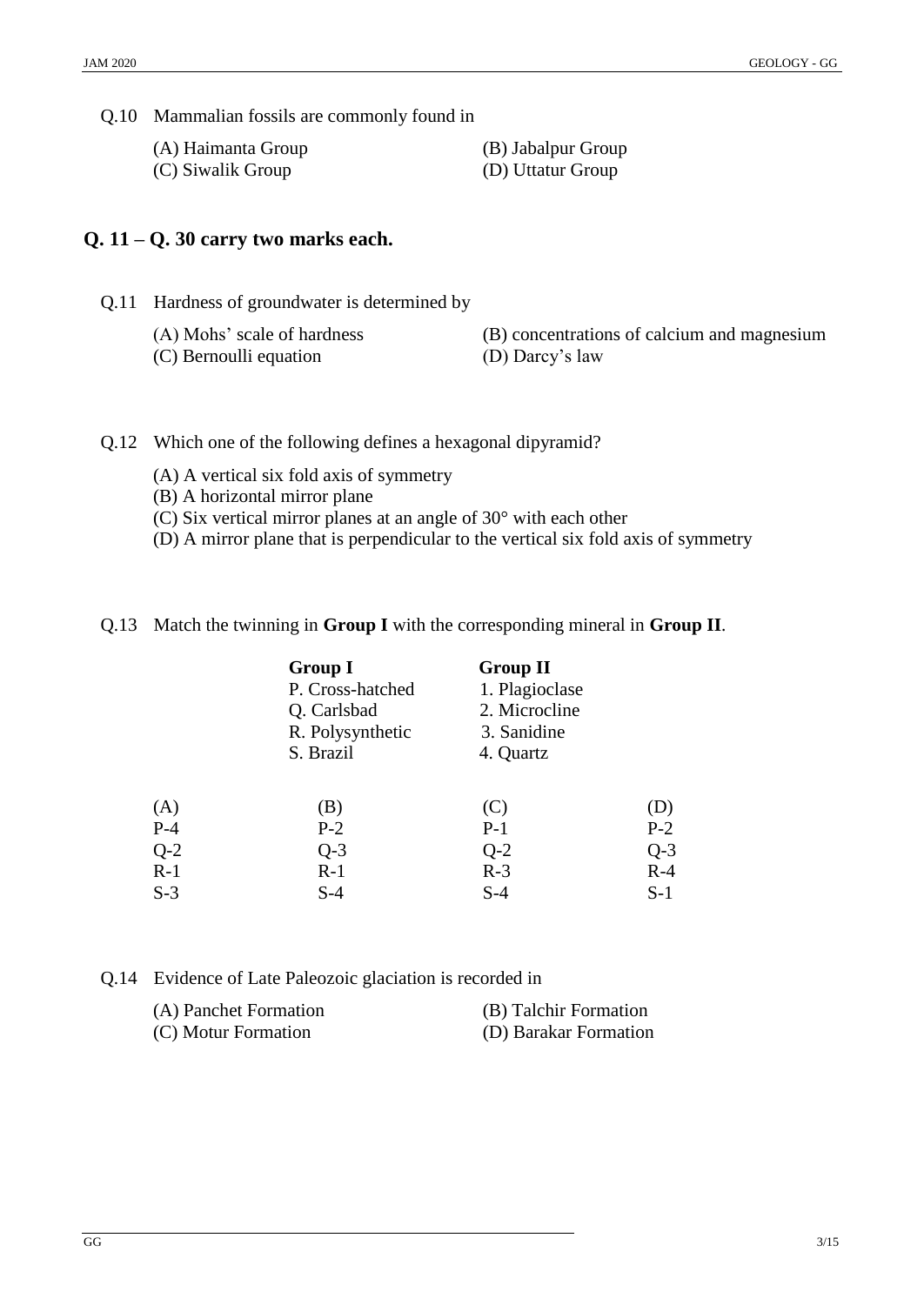|       | <b>Group I</b> | <b>Group II</b> |       |
|-------|----------------|-----------------|-------|
|       | P. Cinder Cone | 1. Eolian       |       |
|       | Q. Ox-bow lake | 2. Glacial      |       |
|       | R. Draas       | 3. Volcanic     |       |
|       | S. Drumlin     | 4. Fluvial      |       |
| (A)   | (B)            | (C)             | (D)   |
| $P-3$ | $P-4$          | $P-2$           | $P-3$ |
| $Q-4$ | $Q-2$          | $Q-4$           | $Q-2$ |
| $R-1$ | $R-1$          | $R-3$           | $R-4$ |
| $S-2$ | $S-3$          | $S-1$           | $S-1$ |

#### Q.15 Match the landform in **Group I** with the corresponding geological process in **Group II**.

Q.16 Identify the fold in the given figure, where  $T_0$  and  $T_a$  represent the axial plane thicknesses at the hinge and limb, respectively.



(A) Parallel fold (B) Similar fold

(C) Supratenuous fold (D) Flattened parallel fold

Q.17 Identify the type of fault in the given figure.



(C) Reverse fault (D) Thrust fault

(A) Normal fault (B) Strike-slip fault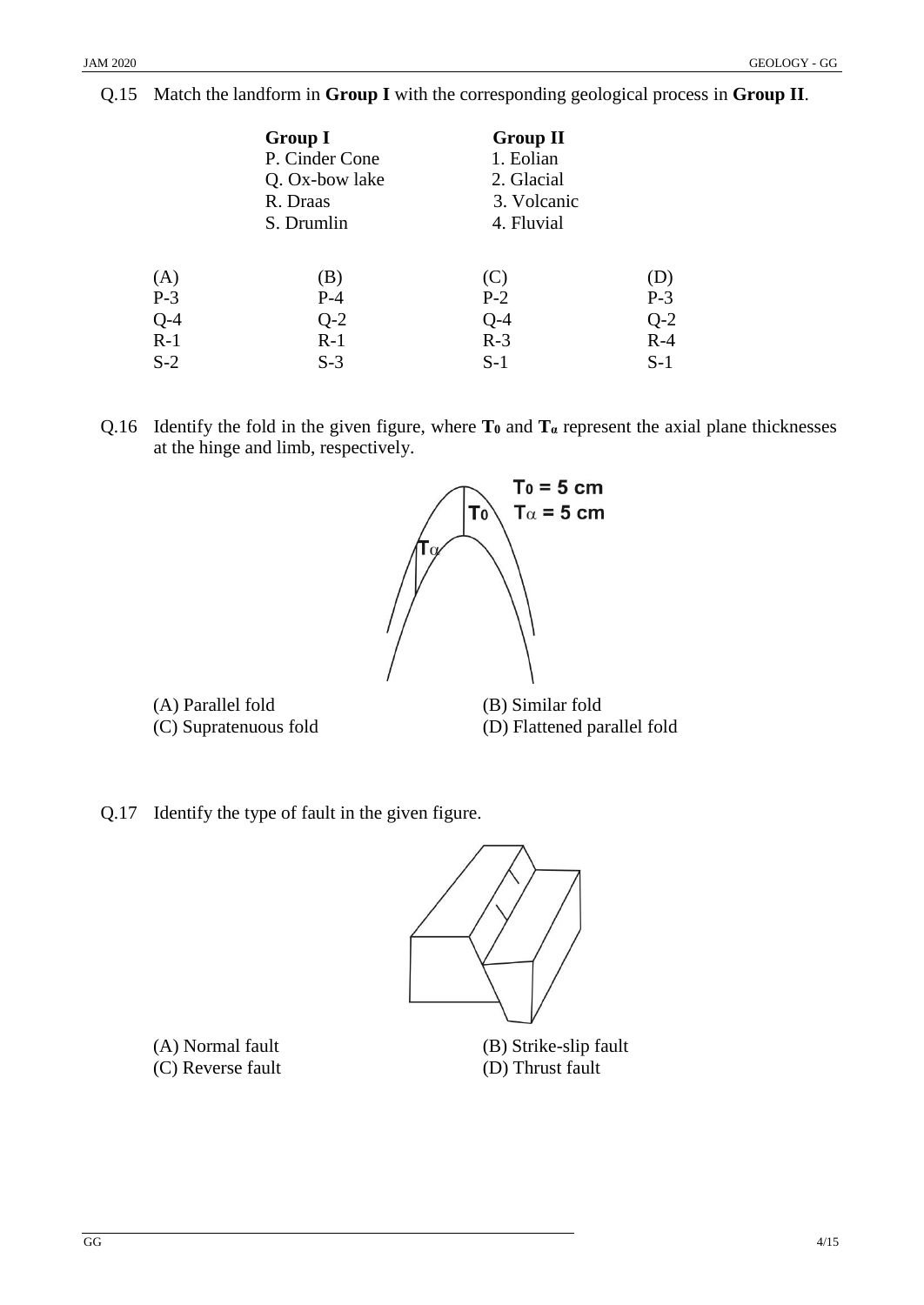Q.18 In clastic sediments, the correct order of decreasing grain size is

(A) Boulder  $>$  pebble  $>$  silt  $>$  sand (B) Granule  $>$  pebble  $>$  clay  $>$  silt (C) Cobble > granule > silt > clay

- (D) Granule  $>$  pebble  $>$  sand  $>$  silt
- Q.19 Match the primary sedimentary structure in **Group I** with the corresponding process of formation in **Group II**.

| <b>Group I</b>        |       | <b>Group II</b>                                           |       |  |
|-----------------------|-------|-----------------------------------------------------------|-------|--|
| P. Asymmetric ripples |       | 1. Water escape                                           |       |  |
| Q. Dish and pillar    |       | 2. Bed load transportation of sediments                   |       |  |
| R. Flute cast         |       | 3. Deposition from alternate traction and suspension load |       |  |
| S. Wavy bedding       |       | 4. Scouring by turbulent eddy                             |       |  |
| (A)                   | (B)   | (C)                                                       | (D)   |  |
| $P-1$                 | $P-2$ | $P-2$                                                     | $P-3$ |  |
| $Q-3$                 | $Q-1$ | $Q-4$                                                     | $Q-1$ |  |
| $R-2$                 | $R-4$ | $R-1$                                                     | $R-4$ |  |
| $S-4$                 | $S-3$ | $S-3$                                                     | $S-2$ |  |

Q.20 The correct pair of metal and the ore mineral is

| (A) Nickel - Sphalerite      | (B) Tin - Cassiterite     |
|------------------------------|---------------------------|
| (C) Zinc - <i>Pyrolusite</i> | (D) Lead - <i>Bornite</i> |

#### Q.21 Match the mineral/metal deposit in **Group I** with the corresponding Indian occurrence in **Group II**.

| <b>Group I</b> |       | <b>Group II</b>  |       |
|----------------|-------|------------------|-------|
| P. Diamond     |       | 1. Malanjkhand   |       |
| Q. Iron        |       | 2. Wajrakarur    |       |
| R. Fluorite    |       | 3. Dalli Rajhara |       |
| S. Copper      |       | 4. Ambadongar    |       |
|                |       |                  |       |
| (A)            | (B)   | (C)              | (D)   |
| $P-4$          | $P-3$ | $P-2$            | $P-2$ |
| $Q-3$          | Q-4   | $Q-1$            | $Q-3$ |
| $R-2$          | $R-1$ | $R-4$            | $R-4$ |
| $S-1$          | $S-2$ | $S-3$            | $S-1$ |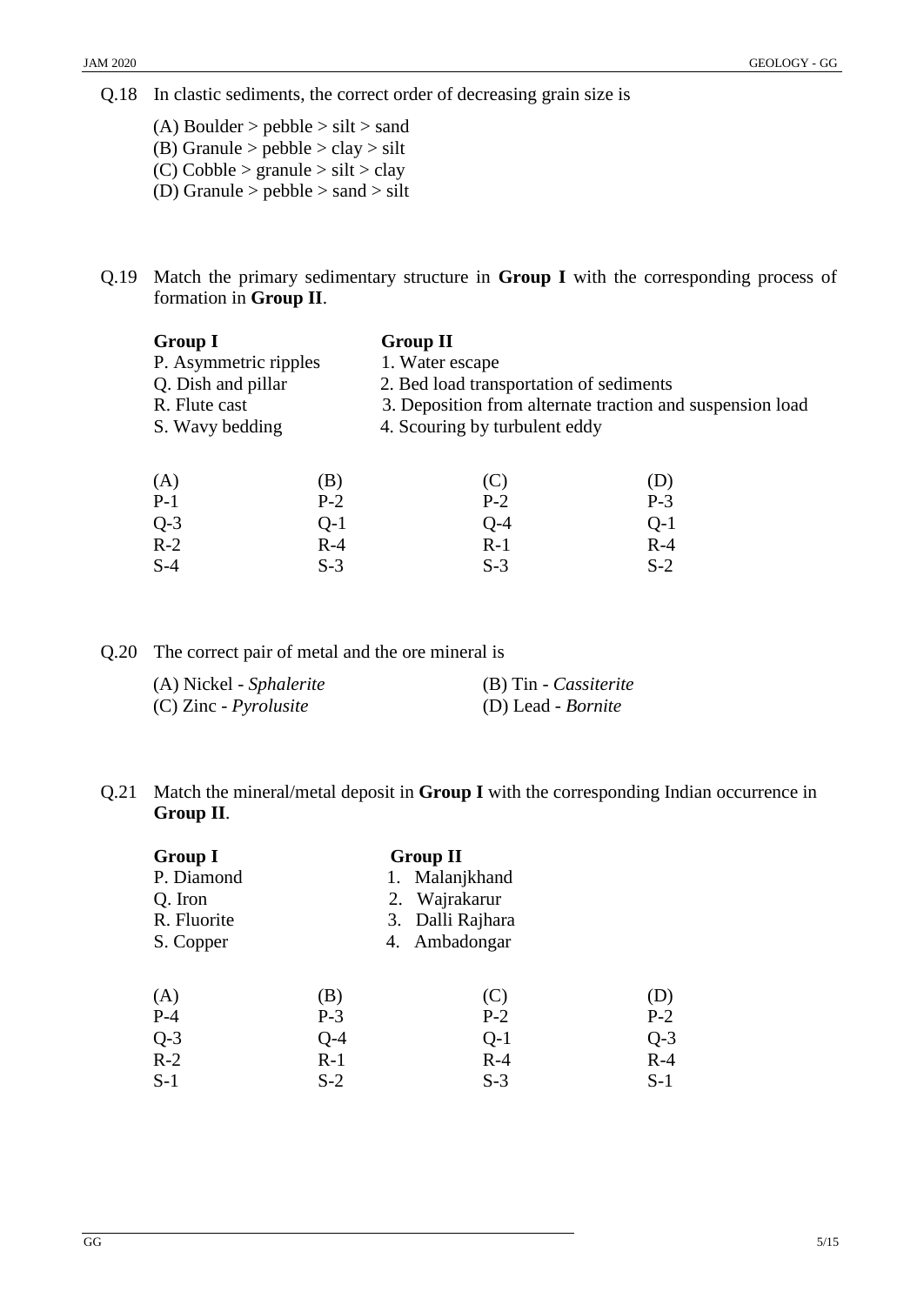- Q.22 The mineral sequence arranged in order of increasing degree of sharing of **(SiO4) 4** tetrahedra is
	- (A) Olivine→Tremolite→Enstatite→Quartz
	- (B) Olivine→Enstatite→Tremolite→Quartz
	- (C) Quartz→Tremolite→Enstatite→Olivine
	- (D) Olivine→Quartz→Enstatite→Tremolite
- Q.23 The metamorphic facies series that explains oceanic subduction zone metamorphism is
	- (A) Prehnite-Pumpellyite→Blueschist→Eclogite
	- (B) Greenschist→Epidote amphibolite→Amphibolite→Granulite
	- (C) Albite-epidote hornfels→Hornblende hornfels→Pyroxene hornfels→Sanidinite
	- (D) Greenschist→Amphibolite→Granulite→Eclogite
- Q.24 The correct combination of textural feature of magmatic rocks with corresponding petrological process is
	- (A) Exsolution lamellae *Sub-solidus cooling*
	- (B) Reaction rim *Eutectic crystallization*
	- (C) Graphic intergrowth *Quenching of ultramafic lava*
	- (D) Spinifex texture *Peritectic crystallization*
- Q.25 A volcanic rock consisting of alkali feldspar (70%), sodic plagioclase (10%) and nepheline (20%) is named as
	- (A) Phonolite (B) Tephrite (C) Trachyte (D) Andesite

#### Q.26 Match the name of granitoid in **Group I** with the corresponding Craton in **Group II**.

|       | <b>Group I</b> | <b>Group II</b> |       |
|-------|----------------|-----------------|-------|
|       | P. Closepet    | 1. Singhbhum    |       |
|       | Q. Berach      | 2. Bastar       |       |
|       | R. Dongargarh  | 3. Dharwar      |       |
|       | S. Mayurbhanj  | 4. Aravalli     |       |
|       |                |                 |       |
| (A)   | (B)            | (C)             | (D)   |
| $P-4$ | $P-3$          | $P-3$           | $P-4$ |
| $Q-2$ | $Q-4$          | $Q-4$           | $Q-2$ |
| $R-1$ | $R-2$          | $R-1$           | $R-3$ |
| $S-3$ | $S-1$          | $S-2$           | $S-1$ |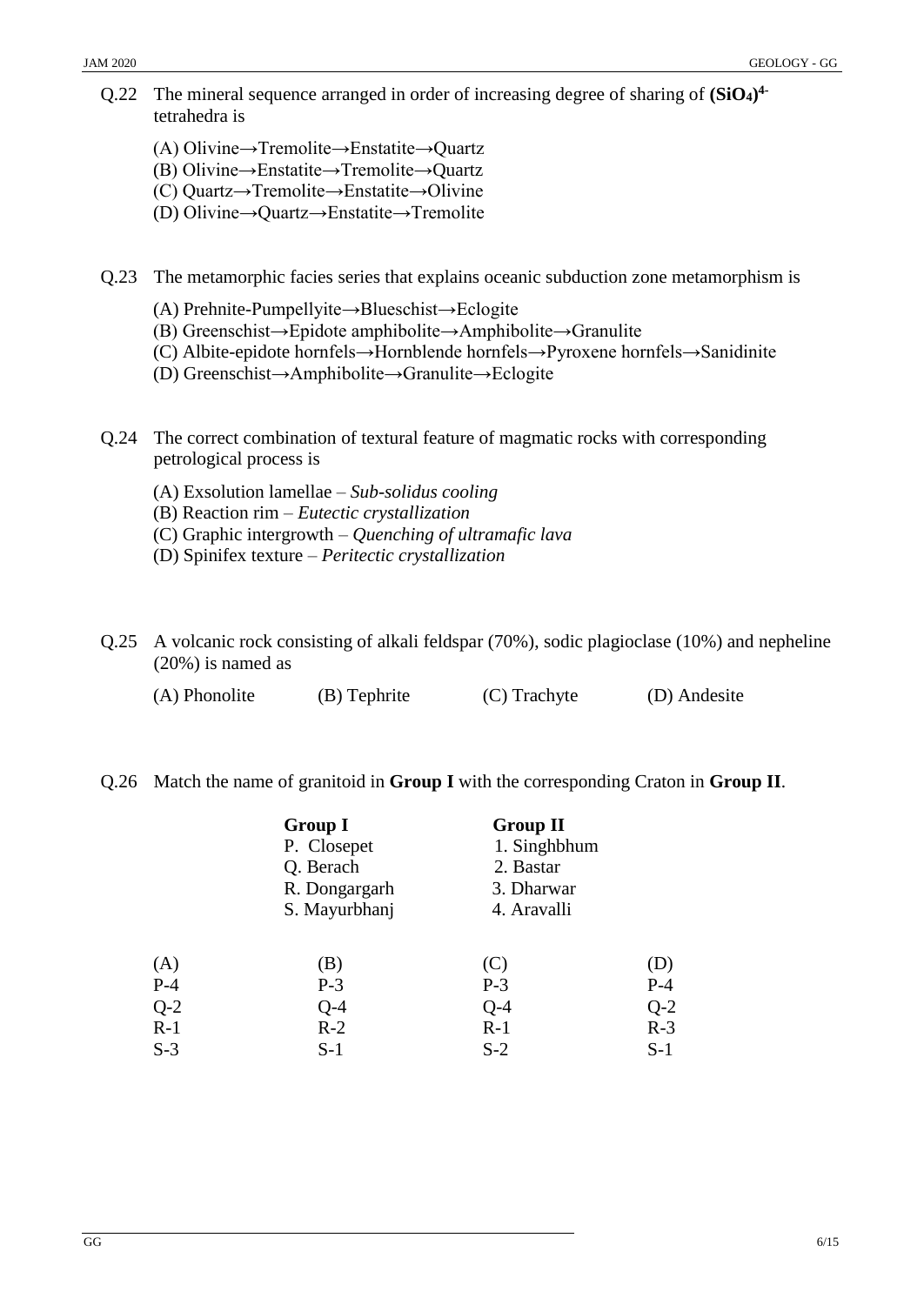#### Q.27 Match the seismic discontinuity in **Group I** with their occurrence in Earth's interior in **Group II**.

|       | <b>Group I</b> | <b>Group II</b> |                                        |
|-------|----------------|-----------------|----------------------------------------|
|       | P. Conrad      |                 | 1. Between lower mantle and outer core |
|       | Q. Mohorovičić |                 | 2. Between crust and upper mantle      |
|       | R. Gutenberg   |                 | 3. Between inner and outer core        |
|       | S. Lehmann     |                 | 4. Between lower and upper crust       |
|       |                |                 |                                        |
| (A)   | (B)            | (C)             | (D)                                    |
| $P-4$ | $P-4$          | $P-3$           | $P-2$                                  |
| $Q-2$ | $Q-2$          | $Q-2$           | $Q-4$                                  |
| $R-1$ | $R-3$          | $R-4$           | $R-1$                                  |
| $S-3$ | $S-1$          | $S-1$           | $S-3$                                  |

Q.28 Choose the correct statement:

- (A)Porosity of weathered granite is less than a crystalline granite.
- (B) Coarse sands have high porosity and high permeability.
- (C) Clays have high porosity and high permeability.
- (D)Ground water table does not fluctuate with water recharge.
- Q.29 In the given profile section, **P**, **Q**, **R**, **S** and **T** are sedimentary rocks. Identify the type of unconformity in the sedimentary sequence.



(A) Angular unconformity (B) Disconformity (C) Nonconformity (D) Paraconformity

Q.30 Which of the following pairs is **NOT** correctly matched?

- (A) *Productus -* Brachiopoda
- (B) *Redlichia -* Arthropoda
- (C) *Belemnites -* Cephalopoda
- (D) *Gryphea* **-** Gastropoda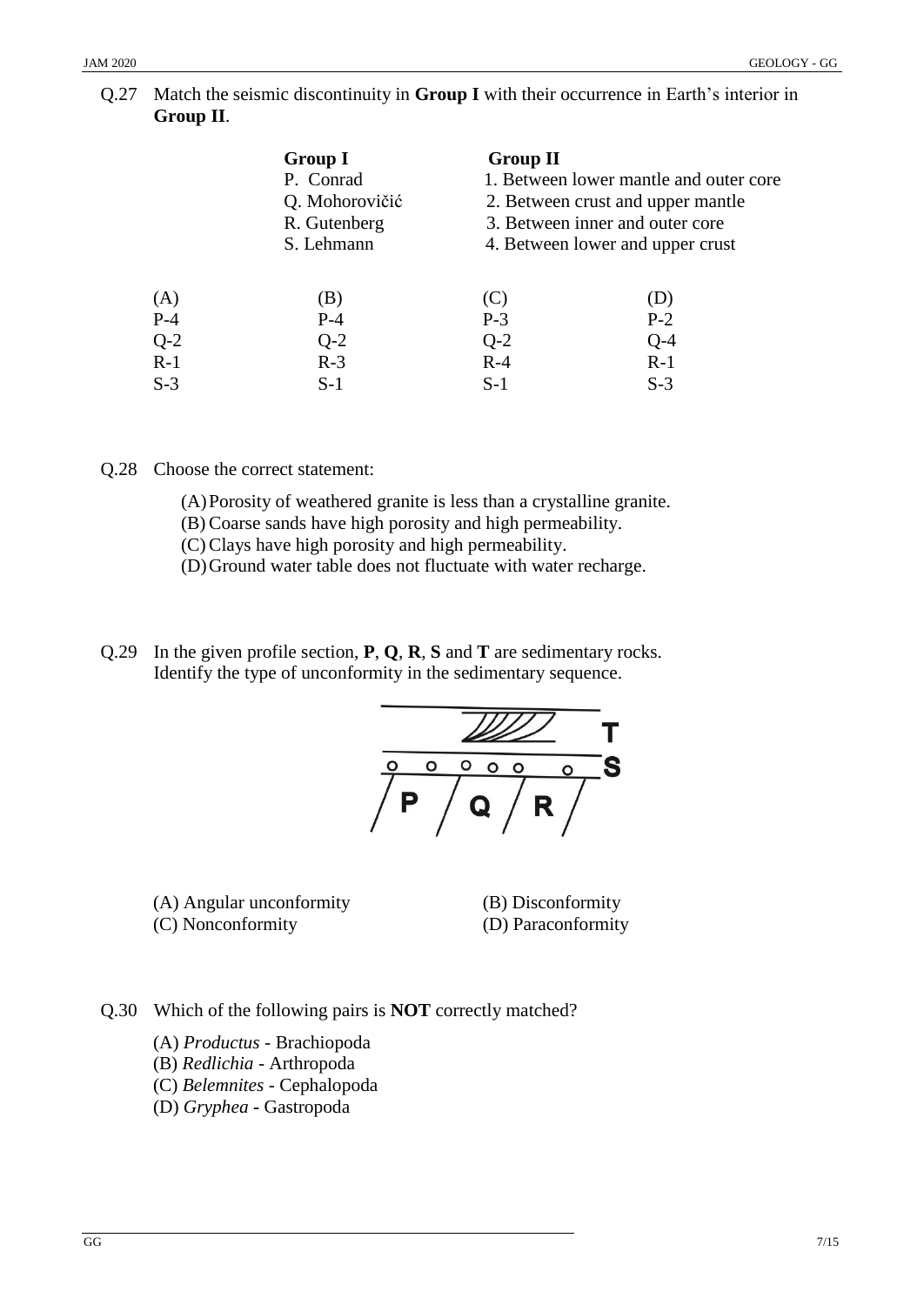# **SECTION - B**

## **MULTIPLE SELECT QUESTIONS (MSQ)**

## **Q. 31 – Q. 40 carry two marks each.**

Q.31 Which of the following statements in relation to the solar system is/are correct?

(A) The most abundant elements are H and He.

(B) The abundances of elements with atomic numbers 1-50 show an overall decreasing trend. (C) The abundances of heavier elements (atomic number >50) are mostly higher than that of

lighter elements (atomic number <50).

(D) Elements having odd atomic numbers are more abundant than their immediate neighbours.

- Q.32 Find out the correct statement(s).
	- (A) Authigenic minerals form during diagenesis of sandstone.
	- (B) Heavy minerals in sandstone are good indicators of provenance.
	- (C) An arkose is mineralogically more mature than a quartz arenite.
	- (D) Matrix in sandstone may form by post-depositional infiltration and/or authigenic filling.
- Q.33 Which of the following is/are correctly matched?
	- (A) Dendritic drainage pattern *uniform substrate and gentle slope*
	- (B) Trellis drainage pattern *parallel valleys and ridges*
	- (C) Radial drainage pattern *uniform flat topography*
	- (D) Rectangular drainage pattern *joints and faults*
- Q.34 A northerly dipping fault (F-F) has displaced beds **P**, **Q** and **R**. The thickness of the beds across the fault is same. Identify the fault type(s).

**Map view**  $F \frac{\sqrt{P/Q/R}}{\sqrt{P/Q/R}}$ <br>F<br> $\frac{\sqrt{P/Q/R}}{\sqrt{P/R}}$ <br>South Block

(A) Dextral fault (B) Reverse fault (C) Normal fault (D) Sinistral fault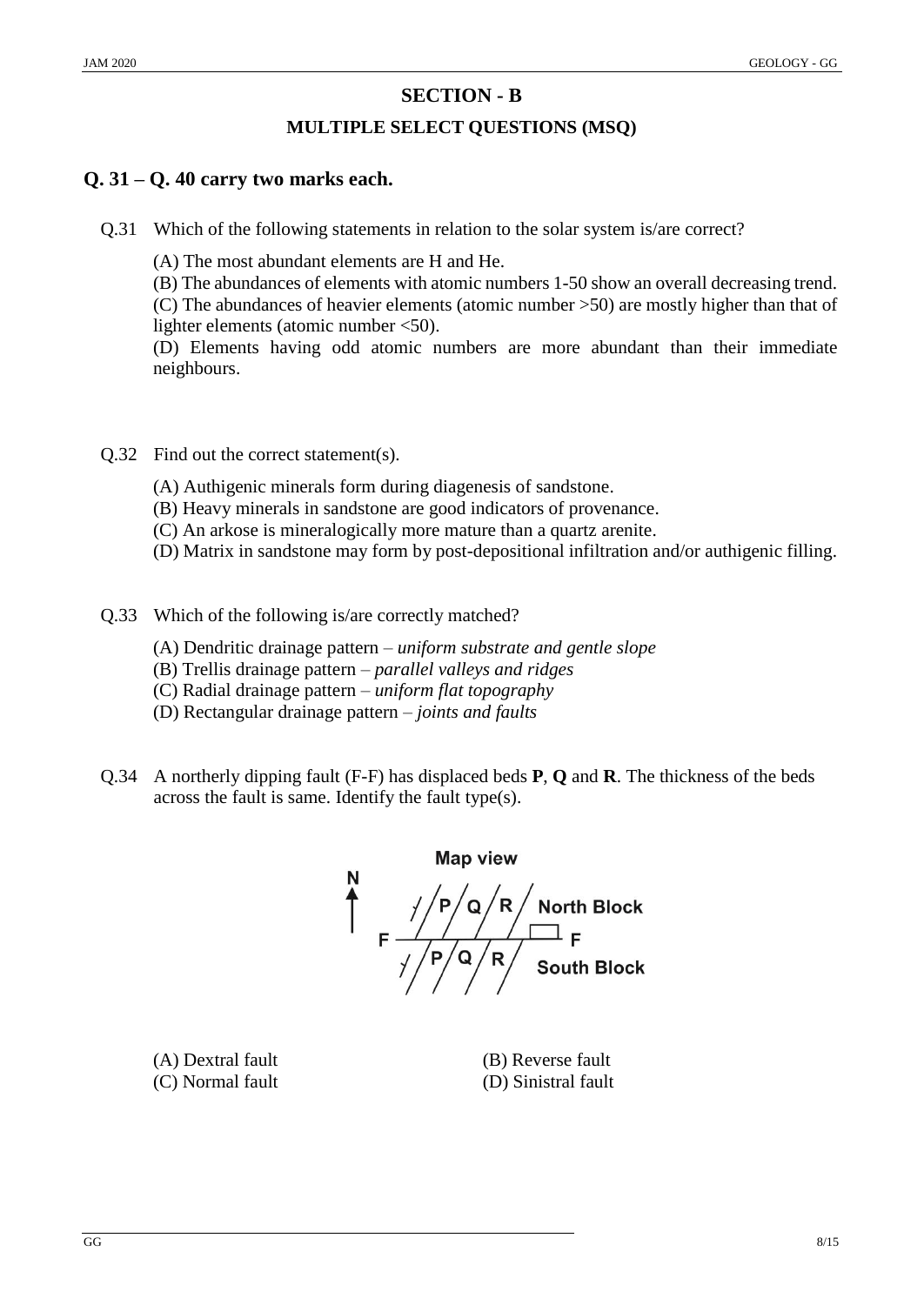Q.35 A bedding plane, pictorially represented at X, will be plotted in stereonet as



- Q.36 Choose the correct statement(s):
	- (A) Stratiform chromite deposits form by weathering of ultramafic rocks.
	- (B) Skarn deposits mostly form in calcareous host rocks in contact with felsic intrusives.
	- (C) Nickeliferous laterite is a type of placer deposit.
	- (D) Gold-bearing vein deposits can form from hydrothermal solutions.
- Q.37 Under crossed polars, a mineral remains dark at all stages of rotation of the microscope stage. Which of the following statement(s) is/are **NOT** correct?

(A) The mineral is isotropic.

(B) The mineral is biaxial with an optic orientation corresponding to the principal section of the indicatrix.

- (C) The mineral is biaxial with an optic orientation containing the Y-vibration direction only.
- (D) The mineral is uniaxial with an orientation perpendicular to the optic axis.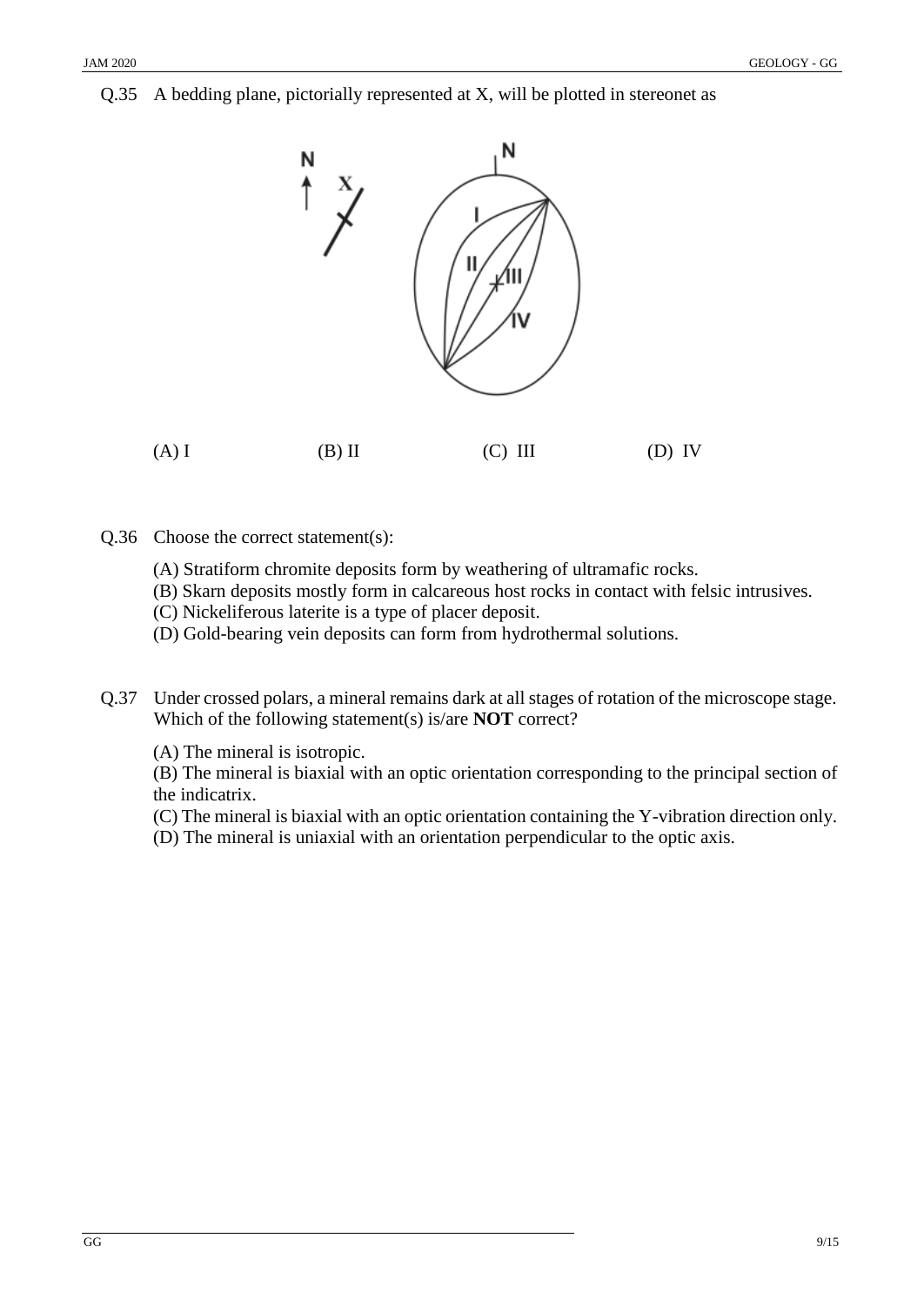Q.38 A schematic deformation (D)-metamorphism (M)-time map of a metamorphic belt is shown below. The belt recorded two phases of deformation,  $D_1 - D_2$  and attendant schistosities,  $S_1$ - $S_2$  and metamorphism,  $M_1-M_2$ . The metamorphic minerals stable during these events are shown by solid lines.

On the basis of this information, which of the following statement(s) is/are correct?



- $(A)$  M<sub>1</sub> and M<sub>2</sub> events refer to regional and contact metamorphism, respectively.
- (B) The S<sup>1</sup> schistosity developed as a crenulation cleavage.
- (C) Garnet grew syntectonic with D1.
- (D) Andalusite grew during the waning phase of  $D_2$ .
- Q.39 Choose the correct statement(s):
	- (A)Gravity dam is a rigid structure, straight or slightly curved in places.
	- (B) Arch dams are commonly built on very strong foundations.
	- (C) Buttress dam chiefly consists of reinforced concrete slab that slopes upstream.
	- (D)Earth dams have a concrete wall curved with convex face pointed towards the upstream.
- Q.40 Choose the correct pair(s):
	- (A) Proterozoic *Origin of flowering plants*
	- (B) Paleozoic **–** *Origin of amphibians*
	- (C) Mesozoic *– Acme of trilobites*
	- (D) Cenozoic **–** *Dominance of mammals*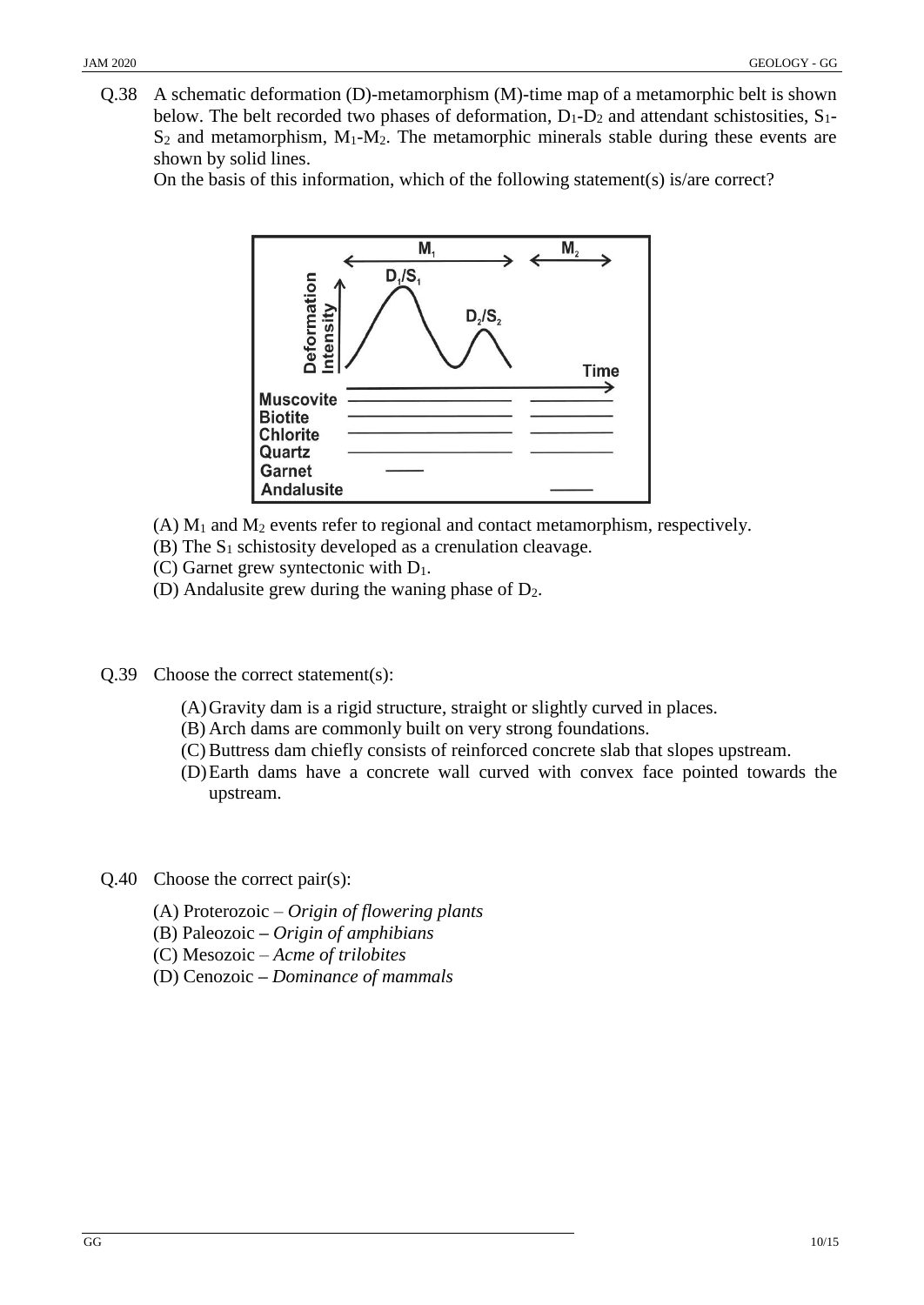## **SECTION – C**

#### **NUMERICAL ANSWER TYPE (NAT)**

# **Q. 41 – Q. 50 carry one mark each.**

- Q.41 The wt.% (correct to two decimal places) of Cu in chalcopyrite (CuFeS<sub>2</sub>) (atomic weight of Cu=63.55, Fe=55.85, S=32.07) is \_\_\_\_\_
- Q.42 The general formula of an amphibole mineral is **A0-1B2C5T8O22(OH)2**, where A, B, C and T are cationic sites with different co-ordination numbers as stated below: A=12, B=6-8, C=6, T=4. The amount of octahedral Al in an amphibole of composition **Na0.6Ca2Mg3.8Al3.0Si6.2O22(OH)<sup>2</sup>** is \_\_\_\_
- Q.43 In the block diagram, the net slip  $(=100 \text{ m})$  is resolved into strike slip (s) and dip slip (d) components. The value (in m, correct to two decimal places) of "**s**" is \_\_\_\_



Q.44 The true thickness (t, in m) of bed B in the given diagram is \_\_\_\_\_.

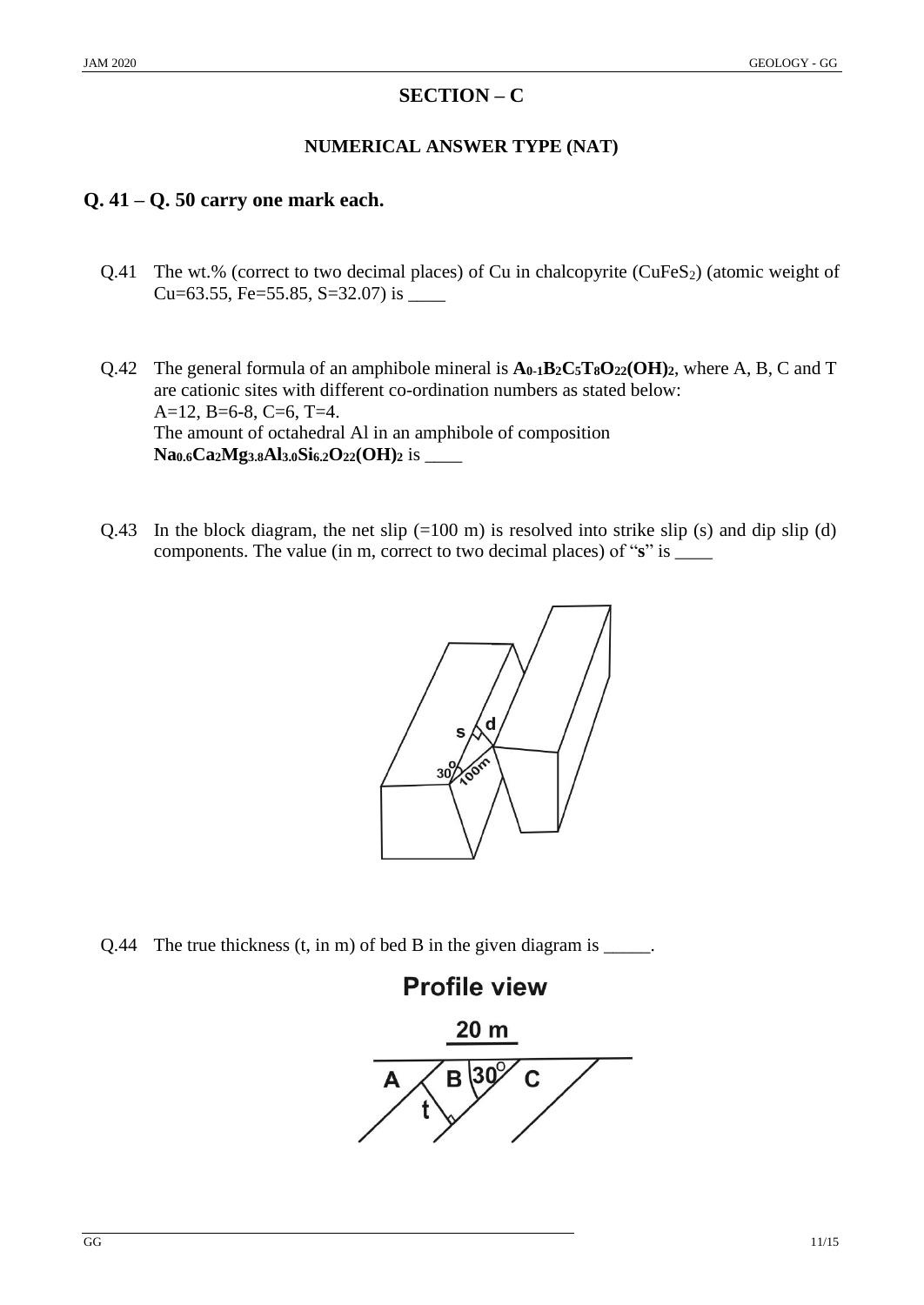- Q.45 If (326) is the Miller Index of a crystal face, then the value of **x** in the corresponding Weiss Parameter of the same face, **x**a: **y**b: **z**c is \_\_\_\_
- Q.46 The value of h in the Miller-Bravais Index  $(\overline{4}1h0)$  is \_\_\_\_\_
- Q.47 In an ocean basin, a 4 Ma old oceanic crust lies 40 km away from the ridge axis. The average velocity (in  $cm/yr$ ) of the oceanic lithosphere is
- Q.48 An aquifer has a cross sectional area of 1000  $m<sup>2</sup>$  and a hydraulic gradient of 0.01. If water is flowing from the aquifer at a rate of 10  $\text{m}^3/\text{sec}$ , the hydraulic conductivity (in m/sec) of the aquifer is \_\_\_\_
- Q.49 According to the mineralogical phase rule, the number of minerals that can coexist at equilibrium in a 8 component chemical system with 2 degrees of freedom is \_\_\_\_\_
- Q.50 The grain density (of solids only) and bulk density (solids + voids) of a sandstone sample are 2.7 gm/cm<sup>3</sup> and 2.3 gm/cm<sup>3</sup>, respectively. The total porosity (in %, correct to two decimal places) of the sample is \_\_\_\_

#### **Q. 51 – Q. 60 carry two marks each.**

Q.51 In an undeformed and normal stratigraphic succession, a dolerite dyke was emplaced before deposition of sandstone B. The difference between the maximum ages (in Myr) of deposition of sandstone A and sandstone B is \_\_\_\_

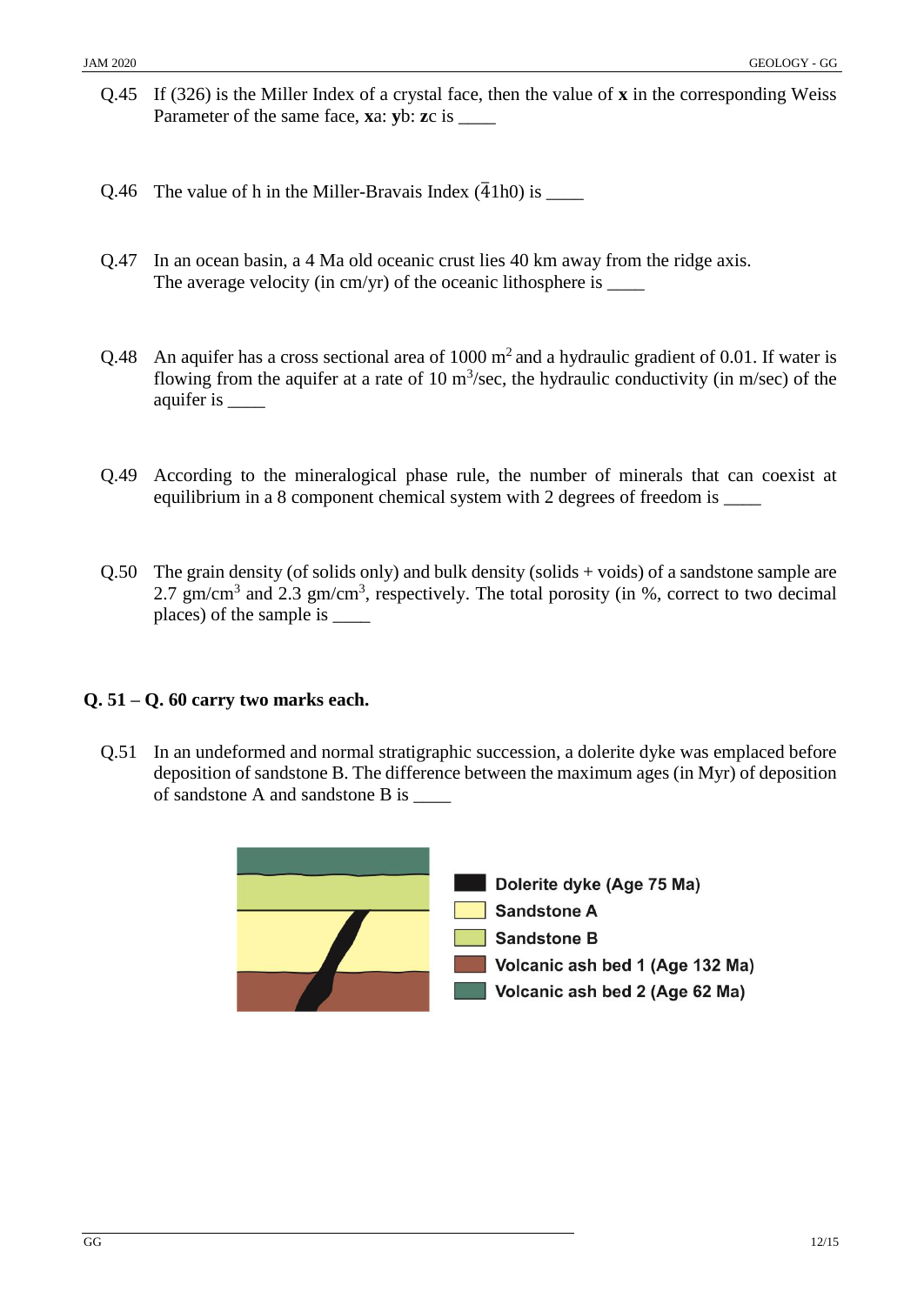Q.52 A coal seam occurs in a stratigraphic sequence as shown in the figure. If a vertical borehole is drilled at location B, the coal seam will be intersected at a depth (in m) of  $\Box$ 



Q.53 A set of sedimentary rocks **A**, **B** and **C** are affected by a fault F-F. The amount of vertical throw (in m) along the fault is \_\_\_\_\_

## **Geological map with contour lines**



- Q.54 The retardation of a uniaxial negative mineral of thickness 0.03 mm is 5160 nm in its principal section of indicatrix. If the refractive index corresponding to the E-ray is 1.486, the value of the refractive index (correct to three decimal places) of the O-ray is \_\_\_\_\_
- Q.55 A spherical ore body (diameter=40m) has 7% metal content and density of 3300 kg/m<sup>3</sup>. The reserve (in tonne) of the ore body is  $\frac{ }{ }$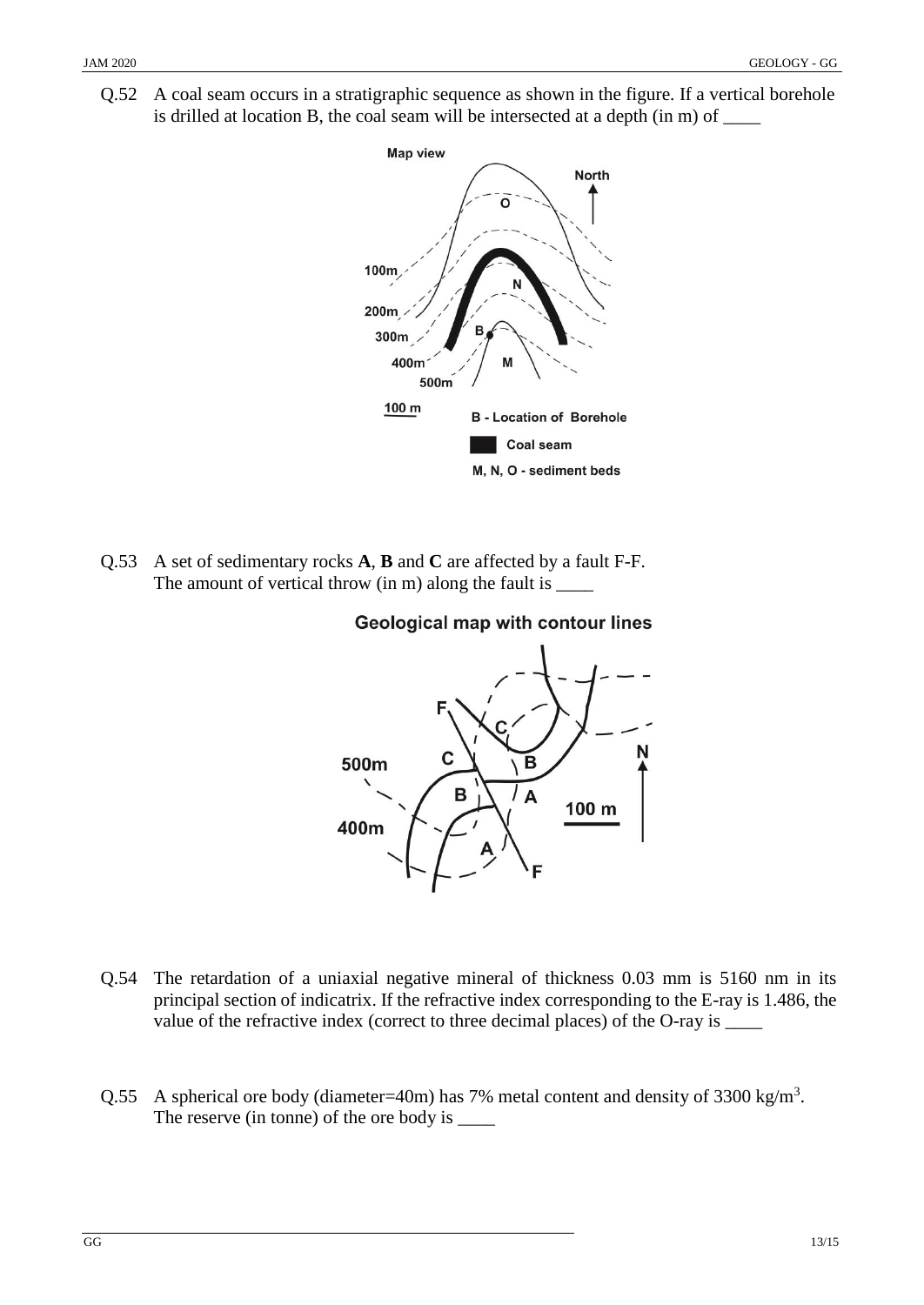Q.56 From the data shown in the table, the weighted mean size (in micrometer, correct to two decimal places) of the sediment population is \_\_\_\_\_.

| Grain size<br>(micrometer) | Dry sediment weight<br>(in gram) |
|----------------------------|----------------------------------|
|                            | 50                               |
| 20                         | 75                               |
| 40                         | 125                              |
|                            |                                  |

Q.57 Consider the schematic isobaric T-X phase diagram in the binary forsterite (Fo)-fayalite (Fa) chemical system. If there is equilibrium crystallization of melt (L), the wt.% of olivine crystallized from a melt of composition "**a**" at a temperature T2 is \_\_\_\_